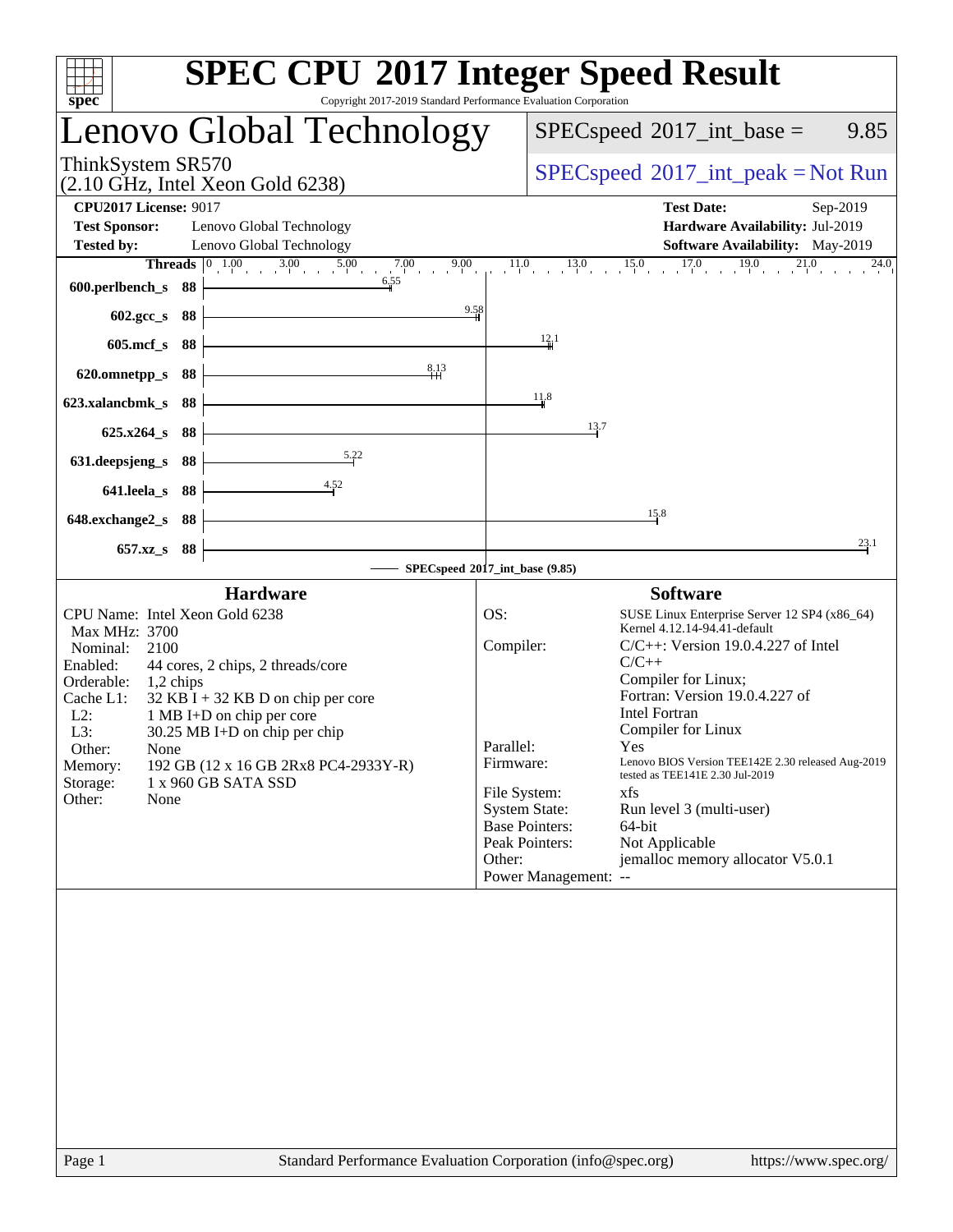

#### **[SPEC CPU](http://www.spec.org/auto/cpu2017/Docs/result-fields.html#SPECCPU2017IntegerSpeedResult)[2017 Integer Speed Result](http://www.spec.org/auto/cpu2017/Docs/result-fields.html#SPECCPU2017IntegerSpeedResult)** Copyright 2017-2019 Standard Performance Evaluation Corporation

### Lenovo Global Technology

 $SPECspeed^{\circ}2017\_int\_base =$  $SPECspeed^{\circ}2017\_int\_base =$  9.85

(2.10 GHz, Intel Xeon Gold 6238)

ThinkSystem SR570<br>  $SPEC speed^{\circ}2017\_int\_peak = Not Run$ 

**[Test Sponsor:](http://www.spec.org/auto/cpu2017/Docs/result-fields.html#TestSponsor)** Lenovo Global Technology **[Hardware Availability:](http://www.spec.org/auto/cpu2017/Docs/result-fields.html#HardwareAvailability)** Jul-2019

**[CPU2017 License:](http://www.spec.org/auto/cpu2017/Docs/result-fields.html#CPU2017License)** 9017 **[Test Date:](http://www.spec.org/auto/cpu2017/Docs/result-fields.html#TestDate)** Sep-2019 **[Tested by:](http://www.spec.org/auto/cpu2017/Docs/result-fields.html#Testedby)** Lenovo Global Technology **[Software Availability:](http://www.spec.org/auto/cpu2017/Docs/result-fields.html#SoftwareAvailability)** May-2019

#### **[Results Table](http://www.spec.org/auto/cpu2017/Docs/result-fields.html#ResultsTable)**

|                                    | <b>Base</b>    |                |       |                | <b>Peak</b> |                |       |                |                |              |                |              |                |              |
|------------------------------------|----------------|----------------|-------|----------------|-------------|----------------|-------|----------------|----------------|--------------|----------------|--------------|----------------|--------------|
| <b>Benchmark</b>                   | <b>Threads</b> | <b>Seconds</b> | Ratio | <b>Seconds</b> | Ratio       | <b>Seconds</b> | Ratio | <b>Threads</b> | <b>Seconds</b> | <b>Ratio</b> | <b>Seconds</b> | <b>Ratio</b> | <b>Seconds</b> | <b>Ratio</b> |
| $600.$ perlbench $\mathsf{S}$      | 88             | 273            | 6.49  | 271            | 6.55        | 271            | 6.55  |                |                |              |                |              |                |              |
| $602.\text{gcc}\_\text{s}$         | 88             | 420            | 9.49  | 416            | 9.58        | 415            | 9.60  |                |                |              |                |              |                |              |
| $605$ .mcf s                       | 88             | 393            | 12.0  | 391            | 12.1        | 388            | 12.2  |                |                |              |                |              |                |              |
| 620.omnetpp_s                      | 88             | 198            | 8.25  | 205            | 7.95        | 201            | 8.13  |                |                |              |                |              |                |              |
| 623.xalancbmk s                    | 88             | 120            | 11.8  | 120            | 11.9        | 120            | 11.8  |                |                |              |                |              |                |              |
| 625.x264 s                         | 88             | 129            | 13.7  | <u> 129</u>    | 13.7        | 128            | 13.7  |                |                |              |                |              |                |              |
| 631.deepsjeng_s                    | 88             | 274            | 5.23  | 275            | 5.22        | 275            | 5.22  |                |                |              |                |              |                |              |
| 641.leela s                        | 88             | 377            | 4.52  | 377            | 4.52        | 377            | 4.52  |                |                |              |                |              |                |              |
| 648.exchange2_s                    | 88             | 186            | 15.8  | 186            | 15.8        | 186            | 15.8  |                |                |              |                |              |                |              |
| $657.xz$ s                         | 88             | 267            | 23.1  | 267            | 23.1        | 268            | 23.1  |                |                |              |                |              |                |              |
| $SPECspeed^{\circ}2017$ int base = |                |                | 9.85  |                |             |                |       |                |                |              |                |              |                |              |

**[SPECspeed](http://www.spec.org/auto/cpu2017/Docs/result-fields.html#SPECspeed2017intpeak)[2017\\_int\\_peak =](http://www.spec.org/auto/cpu2017/Docs/result-fields.html#SPECspeed2017intpeak) Not Run**

Results appear in the [order in which they were run.](http://www.spec.org/auto/cpu2017/Docs/result-fields.html#RunOrder) Bold underlined text [indicates a median measurement.](http://www.spec.org/auto/cpu2017/Docs/result-fields.html#Median)

#### **[Operating System Notes](http://www.spec.org/auto/cpu2017/Docs/result-fields.html#OperatingSystemNotes)**

Stack size set to unlimited using "ulimit -s unlimited"

### **[General Notes](http://www.spec.org/auto/cpu2017/Docs/result-fields.html#GeneralNotes)**

Environment variables set by runcpu before the start of the run: KMP AFFINITY = "granularity=fine, scatter" LD\_LIBRARY\_PATH = "/home/cpu2017-1.0.5-ic19.0u4/lib/intel64" LD\_LIBRARY\_PATH = "\$LD\_LIBRARY\_PATH:/home/cpu2017-1.0.5-ic19.0u4/je5.0.1-64" OMP\_STACKSIZE = "192M" Binaries compiled on a system with 1x Intel Core i9-799X CPU + 32GB RAM memory using Redhat Enterprise Linux 7.5 Transparent Huge Pages enabled by default Prior to runcpu invocation Filesystem page cache synced and cleared with: sync; echo 3> /proc/sys/vm/drop\_caches NA: The test sponsor attests, as of date of publication, that CVE-2017-5754 (Meltdown) is mitigated in the system as tested and documented. Yes: The test sponsor attests, as of date of publication, that CVE-2017-5753 (Spectre variant 1) is mitigated in the system as tested and documented. Yes: The test sponsor attests, as of date of publication, that CVE-2017-5715 (Spectre variant 2) is mitigated in the system as tested and documented. Yes: The test sponsor attests, as of date of publication, that CVE-2018-3640 (Spectre variant 3a) is mitigated in the system as tested and documented. Yes: The test sponsor attests, as of date of publication, that CVE-2018-3639 (Spectre variant 4) is mitigated in the system as tested and documented. jemalloc, a general purpose malloc implementation built with the RedHat Enterprise 7.5, and the system compiler gcc 4.8.5 **(Continued on next page)**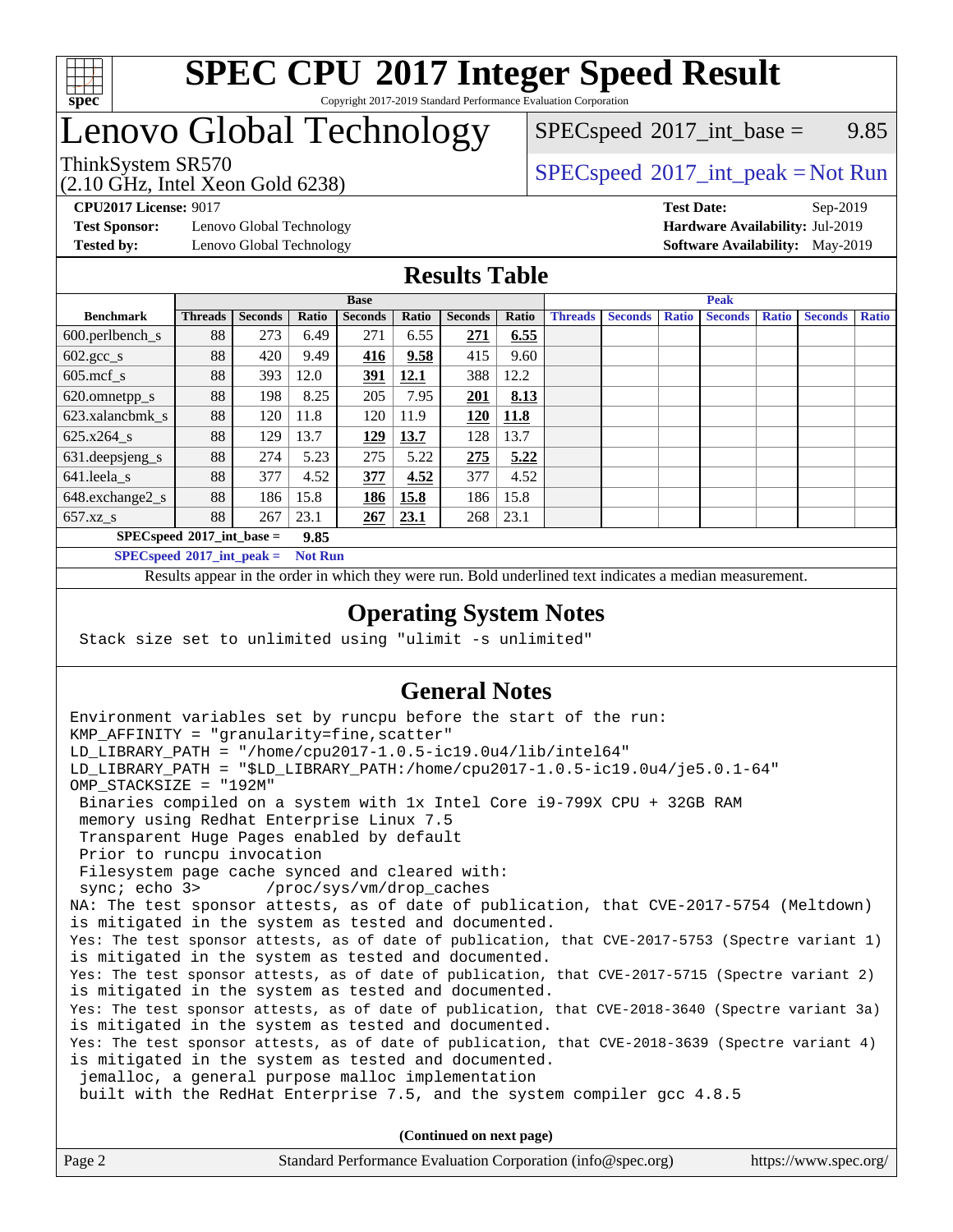

# **[SPEC CPU](http://www.spec.org/auto/cpu2017/Docs/result-fields.html#SPECCPU2017IntegerSpeedResult)[2017 Integer Speed Result](http://www.spec.org/auto/cpu2017/Docs/result-fields.html#SPECCPU2017IntegerSpeedResult)**

Copyright 2017-2019 Standard Performance Evaluation Corporation

### Lenovo Global Technology

ThinkSystem SR570<br>  $(2.10 \text{ GHz} \text{ Intel } \text{Yoon} \text{ Gold } 6238)$  [SPECspeed](http://www.spec.org/auto/cpu2017/Docs/result-fields.html#SPECspeed2017intpeak)<sup>®</sup>[2017\\_int\\_peak = N](http://www.spec.org/auto/cpu2017/Docs/result-fields.html#SPECspeed2017intpeak)ot Run

 $SPECspeed^{\circledcirc}2017\_int\_base = 9.85$  $SPECspeed^{\circledcirc}2017\_int\_base = 9.85$ 

(2.10 GHz, Intel Xeon Gold 6238)

**[Test Sponsor:](http://www.spec.org/auto/cpu2017/Docs/result-fields.html#TestSponsor)** Lenovo Global Technology **[Hardware Availability:](http://www.spec.org/auto/cpu2017/Docs/result-fields.html#HardwareAvailability)** Jul-2019 **[Tested by:](http://www.spec.org/auto/cpu2017/Docs/result-fields.html#Testedby)** Lenovo Global Technology **[Software Availability:](http://www.spec.org/auto/cpu2017/Docs/result-fields.html#SoftwareAvailability)** May-2019

**[CPU2017 License:](http://www.spec.org/auto/cpu2017/Docs/result-fields.html#CPU2017License)** 9017 **[Test Date:](http://www.spec.org/auto/cpu2017/Docs/result-fields.html#TestDate)** Sep-2019

### **[General Notes \(Continued\)](http://www.spec.org/auto/cpu2017/Docs/result-fields.html#GeneralNotes)**

sources available from jemalloc.net or <https://github.com/jemalloc/jemalloc/releases>

#### **[Platform Notes](http://www.spec.org/auto/cpu2017/Docs/result-fields.html#PlatformNotes)**

| SUT (System Under Test) info as seen by some common utilities.<br>For more information on this section, see<br>https://www.spec.org/cpu2017/Docs/config.html#sysinfo<br>From /proc/cpuinfo<br>model name : Intel(R) $Xeon(R)$ Gold 6238 CPU @ 2.10GHz<br>"physical id"s (chips)<br>2<br>88 "processors"<br>cores, siblings (Caution: counting these is hw and system dependent. The following<br>excerpts from /proc/cpuinfo might not be reliable. Use with caution.)<br>$cpu$ cores : 22<br>siblings : 44<br>physical 0: cores 0 1 2 3 4 5 8 9 10 11 12 16 17 18 19 20 21 24 25 26 27 28<br>physical 1: cores 0 1 2 3 4 5 8 9 10 11 12 16 17 18 19 20 21 24 25 26 27 28<br>From 1scpu:<br>Architecture:<br>x86_64<br>$32$ -bit, $64$ -bit<br>$CPU$ op-mode( $s$ ):<br>Byte Order:<br>Little Endian<br>CPU(s):<br>88<br>$0 - 87$<br>On-line $CPU(s)$ list:<br>$\overline{2}$<br>Thread(s) per core:<br>22<br>$Core(s)$ per socket:<br>Socket(s):<br>2<br>$\mathfrak{D}$<br>NUMA $node(s):$<br>Vendor ID:<br>GenuineIntel<br>CPU family:<br>6<br>Model:<br>85<br>Model name:<br>$Intel(R) Xeon(R) Gold 6238 CPU @ 2.10GHz$<br>7<br>Stepping:<br>2100.000<br>CPU MHz:<br>3700.0000<br>$CPU$ max $MHz$ :<br>(Continued on next page)<br>Standard Performance Evaluation Corporation (info@spec.org)<br>https://www.spec.org/ | BIOS configuration:<br>Choose Operating Mode set to Maximum Performance<br>Choose Operating Mode set to Custom Mode<br>Memory Power Management set to Automatic<br>CPU P-state Control set to Cooperative<br>MONITOR/MWAIT set to Enable<br>running on linux-dl3d Wed Sep 11 10:49:11 2019 | Sysinfo program /home/cpu2017-1.0.5-ic19.0u4/bin/sysinfo<br>Rev: r5974 of 2018-05-19 9bcde8f2999c33d61f64985e45859ea9 |
|----------------------------------------------------------------------------------------------------------------------------------------------------------------------------------------------------------------------------------------------------------------------------------------------------------------------------------------------------------------------------------------------------------------------------------------------------------------------------------------------------------------------------------------------------------------------------------------------------------------------------------------------------------------------------------------------------------------------------------------------------------------------------------------------------------------------------------------------------------------------------------------------------------------------------------------------------------------------------------------------------------------------------------------------------------------------------------------------------------------------------------------------------------------------------------------------------------------------------------------------------------------------------------------------------------------------------|--------------------------------------------------------------------------------------------------------------------------------------------------------------------------------------------------------------------------------------------------------------------------------------------|-----------------------------------------------------------------------------------------------------------------------|
|                                                                                                                                                                                                                                                                                                                                                                                                                                                                                                                                                                                                                                                                                                                                                                                                                                                                                                                                                                                                                                                                                                                                                                                                                                                                                                                            |                                                                                                                                                                                                                                                                                            |                                                                                                                       |
|                                                                                                                                                                                                                                                                                                                                                                                                                                                                                                                                                                                                                                                                                                                                                                                                                                                                                                                                                                                                                                                                                                                                                                                                                                                                                                                            |                                                                                                                                                                                                                                                                                            |                                                                                                                       |
|                                                                                                                                                                                                                                                                                                                                                                                                                                                                                                                                                                                                                                                                                                                                                                                                                                                                                                                                                                                                                                                                                                                                                                                                                                                                                                                            |                                                                                                                                                                                                                                                                                            |                                                                                                                       |
|                                                                                                                                                                                                                                                                                                                                                                                                                                                                                                                                                                                                                                                                                                                                                                                                                                                                                                                                                                                                                                                                                                                                                                                                                                                                                                                            | Page 3                                                                                                                                                                                                                                                                                     |                                                                                                                       |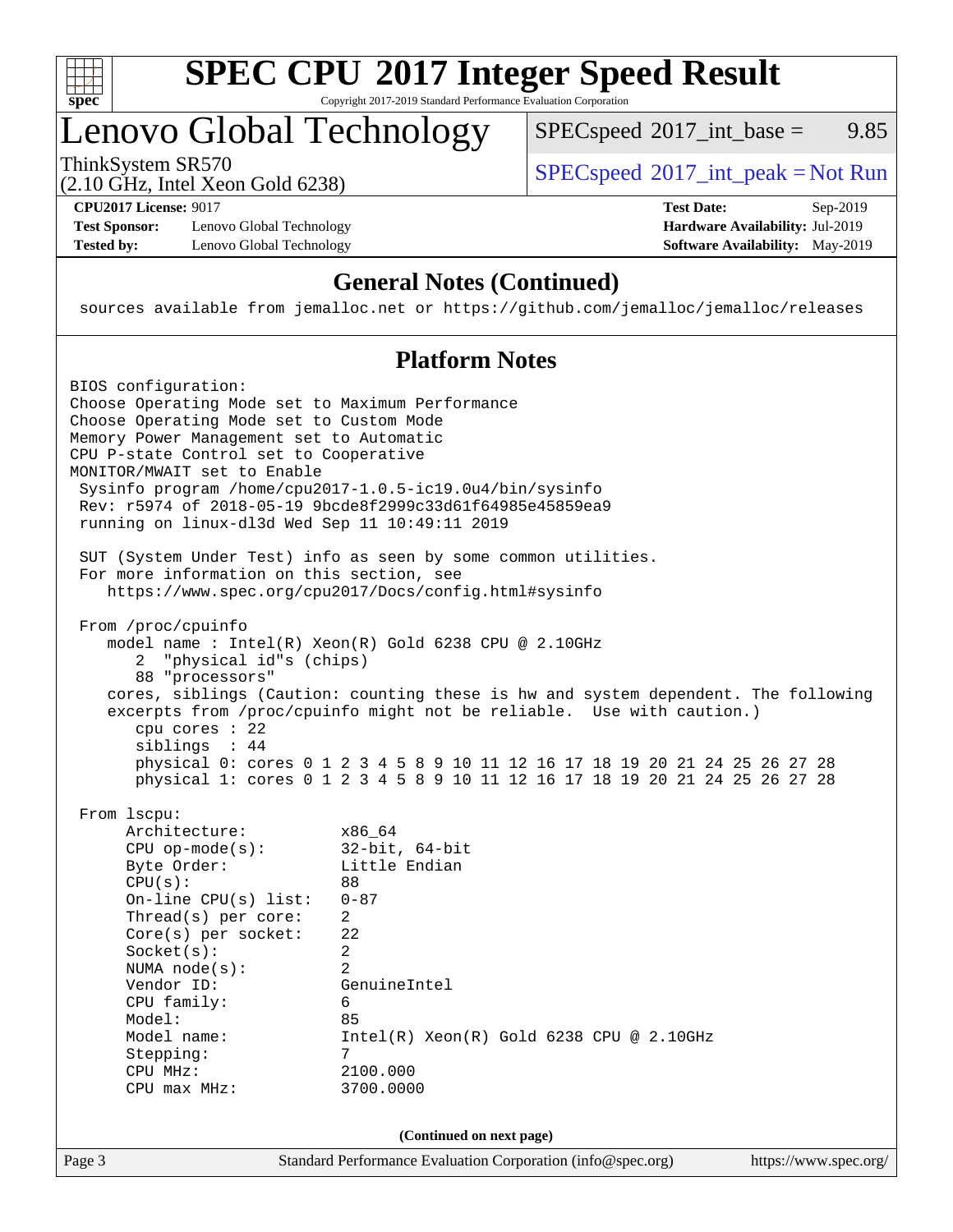

## **[SPEC CPU](http://www.spec.org/auto/cpu2017/Docs/result-fields.html#SPECCPU2017IntegerSpeedResult)[2017 Integer Speed Result](http://www.spec.org/auto/cpu2017/Docs/result-fields.html#SPECCPU2017IntegerSpeedResult)**

Copyright 2017-2019 Standard Performance Evaluation Corporation

Lenovo Global Technology

 $SPECspeed^{\circledcirc}2017\_int\_base = 9.85$  $SPECspeed^{\circledcirc}2017\_int\_base = 9.85$ 

(2.10 GHz, Intel Xeon Gold 6238)

ThinkSystem SR570<br>  $(2.10 \text{ GHz} \text{ Intel } \text{Yoon} \text{ Gold } 6238)$  [SPECspeed](http://www.spec.org/auto/cpu2017/Docs/result-fields.html#SPECspeed2017intpeak)<sup>®</sup>[2017\\_int\\_peak = N](http://www.spec.org/auto/cpu2017/Docs/result-fields.html#SPECspeed2017intpeak)ot Run

**[CPU2017 License:](http://www.spec.org/auto/cpu2017/Docs/result-fields.html#CPU2017License)** 9017 **[Test Date:](http://www.spec.org/auto/cpu2017/Docs/result-fields.html#TestDate)** Sep-2019

**[Test Sponsor:](http://www.spec.org/auto/cpu2017/Docs/result-fields.html#TestSponsor)** Lenovo Global Technology **[Hardware Availability:](http://www.spec.org/auto/cpu2017/Docs/result-fields.html#HardwareAvailability)** Jul-2019 **[Tested by:](http://www.spec.org/auto/cpu2017/Docs/result-fields.html#Testedby)** Lenovo Global Technology **[Software Availability:](http://www.spec.org/auto/cpu2017/Docs/result-fields.html#SoftwareAvailability)** May-2019

#### **[Platform Notes \(Continued\)](http://www.spec.org/auto/cpu2017/Docs/result-fields.html#PlatformNotes)**

| CPU min MHz:                                                                                         | 1000.0000                                                                                                                                                                      |
|------------------------------------------------------------------------------------------------------|--------------------------------------------------------------------------------------------------------------------------------------------------------------------------------|
| BogoMIPS:<br>Virtualization:                                                                         | 4200.00<br>$VT - x$                                                                                                                                                            |
| $L1d$ cache:                                                                                         | 32K                                                                                                                                                                            |
| Lli cache:                                                                                           | 32K                                                                                                                                                                            |
| $L2$ cache:                                                                                          | 1024K                                                                                                                                                                          |
| L3 cache:                                                                                            | 30976K                                                                                                                                                                         |
| NUMA $node0$ $CPU(s):$                                                                               | $0 - 21$ , 44-65                                                                                                                                                               |
| NUMA nodel $CPU(s):$                                                                                 | 22-43,66-87                                                                                                                                                                    |
| Flags:                                                                                               | fpu vme de pse tsc msr pae mce cx8 apic sep mtrr pge mca cmov                                                                                                                  |
|                                                                                                      | pat pse36 clflush dts acpi mmx fxsr sse sse2 ss ht tm pbe syscall nx pdpelgb rdtscp                                                                                            |
|                                                                                                      | lm constant_tsc art arch_perfmon pebs bts rep_good nopl xtopology nonstop_tsc cpuid                                                                                            |
|                                                                                                      | aperfmperf pni pclmulqdq dtes64 monitor ds_cpl vmx smx est tm2 ssse3 sdbg fma cx16                                                                                             |
|                                                                                                      | xtpr pdcm pcid dca sse4_1 sse4_2 x2apic movbe popcnt tsc_deadline_timer aes xsave                                                                                              |
|                                                                                                      | avx f16c rdrand lahf_lm abm 3dnowprefetch cpuid_fault epb cat_13 cdp_13                                                                                                        |
|                                                                                                      | invpcid_single intel_ppin ssbd mba ibrs ibpb stibp tpr_shadow vnmi flexpriority ept                                                                                            |
|                                                                                                      | vpid fsgsbase tsc_adjust bmil hle avx2 smep bmi2 erms invpcid rtm cqm mpx rdt_a                                                                                                |
|                                                                                                      | avx512f avx512dq rdseed adx smap clflushopt clwb intel_pt avx512cd avx512bw avx512vl                                                                                           |
|                                                                                                      | xsaveopt xsavec xgetbvl xsaves cqm_llc cqm_occup_llc cqm_mbm_total cqm_mbm_local                                                                                               |
| flush_11d arch_capabilities                                                                          | dtherm ida arat pln pts hwp hwp_act_window hwp_epp hwp_pkg_req pku ospke avx512_vnni                                                                                           |
|                                                                                                      |                                                                                                                                                                                |
| /proc/cpuinfo cache data                                                                             |                                                                                                                                                                                |
| cache size $: 30976$ KB                                                                              |                                                                                                                                                                                |
| physical chip.<br>$available: 2 nodes (0-1)$                                                         | From numactl --hardware WARNING: a numactl 'node' might or might not correspond to a<br>node 0 cpus: 0 1 2 3 4 5 6 7 8 9 10 11 12 13 14 15 16 17 18 19 20 21 44 45 46 47 48 49 |
| 50 51 52 53 54 55 56 57 58 59 60 61 62 63 64 65<br>node 0 size: 96025 MB                             |                                                                                                                                                                                |
| node 0 free: 95056 MB                                                                                |                                                                                                                                                                                |
|                                                                                                      | node 1 cpus: 22 23 24 25 26 27 28 29 30 31 32 33 34 35 36 37 38 39 40 41 42 43 66 67 68                                                                                        |
|                                                                                                      | 69 70 71 72 73 74 75 76 77 78 79 80 81 82 83 84 85 86 87                                                                                                                       |
| node 1 size: 96736 MB                                                                                |                                                                                                                                                                                |
| node 1 free: 96416 MB                                                                                |                                                                                                                                                                                |
| node distances:                                                                                      |                                                                                                                                                                                |
| node<br>$\overline{\phantom{0}}$<br>1                                                                |                                                                                                                                                                                |
| 0:<br>- 21<br>10<br>1:                                                                               |                                                                                                                                                                                |
| 21<br>10                                                                                             |                                                                                                                                                                                |
| From /proc/meminfo<br>MemTotal:<br>197388120 kB<br>HugePages_Total:<br>0<br>Hugepagesize:<br>2048 kB |                                                                                                                                                                                |
|                                                                                                      |                                                                                                                                                                                |
| From /etc/*release* /etc/*version*                                                                   |                                                                                                                                                                                |
|                                                                                                      | (Continued on next page)                                                                                                                                                       |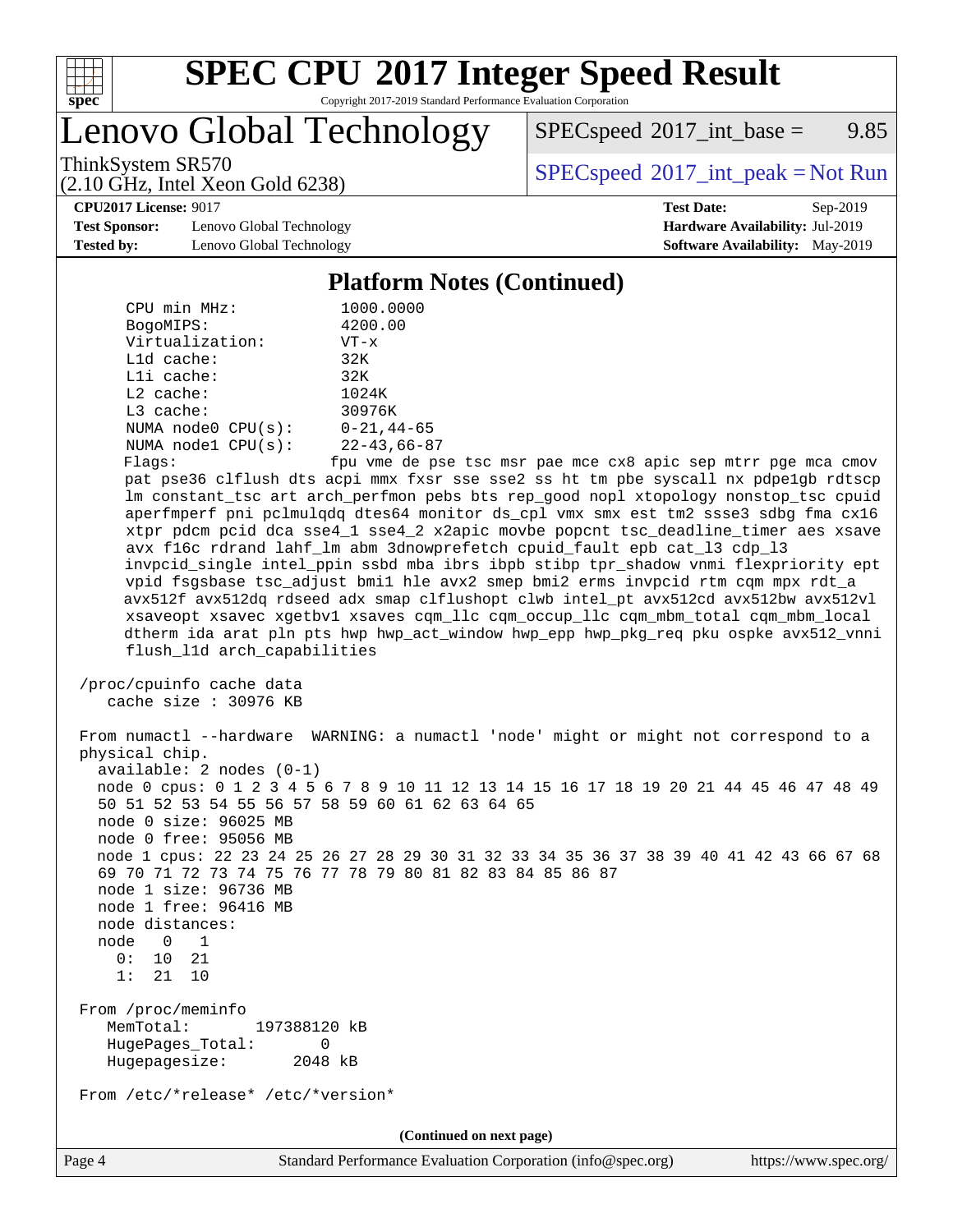

## **[SPEC CPU](http://www.spec.org/auto/cpu2017/Docs/result-fields.html#SPECCPU2017IntegerSpeedResult)[2017 Integer Speed Result](http://www.spec.org/auto/cpu2017/Docs/result-fields.html#SPECCPU2017IntegerSpeedResult)**

Copyright 2017-2019 Standard Performance Evaluation Corporation

### Lenovo Global Technology

ThinkSystem SR570<br>  $(2.10 \text{ GHz} \text{ Intel } \text{Yoon} \text{ Gold } 6238)$  [SPECspeed](http://www.spec.org/auto/cpu2017/Docs/result-fields.html#SPECspeed2017intpeak)<sup>®</sup>[2017\\_int\\_peak = N](http://www.spec.org/auto/cpu2017/Docs/result-fields.html#SPECspeed2017intpeak)ot Run  $SPECspeed^{\circledcirc}2017\_int\_base = 9.85$  $SPECspeed^{\circledcirc}2017\_int\_base = 9.85$ 

(2.10 GHz, Intel Xeon Gold 6238)

**[Test Sponsor:](http://www.spec.org/auto/cpu2017/Docs/result-fields.html#TestSponsor)** Lenovo Global Technology **[Hardware Availability:](http://www.spec.org/auto/cpu2017/Docs/result-fields.html#HardwareAvailability)** Jul-2019 **[Tested by:](http://www.spec.org/auto/cpu2017/Docs/result-fields.html#Testedby)** Lenovo Global Technology **[Software Availability:](http://www.spec.org/auto/cpu2017/Docs/result-fields.html#SoftwareAvailability)** May-2019

**[CPU2017 License:](http://www.spec.org/auto/cpu2017/Docs/result-fields.html#CPU2017License)** 9017 **[Test Date:](http://www.spec.org/auto/cpu2017/Docs/result-fields.html#TestDate)** Sep-2019

#### **[Platform Notes \(Continued\)](http://www.spec.org/auto/cpu2017/Docs/result-fields.html#PlatformNotes)**

| SuSE-release:                                                                          |
|----------------------------------------------------------------------------------------|
| SUSE Linux Enterprise Server 12 (x86_64)                                               |
| $VERSION = 12$                                                                         |
| PATCHLEVEL = $4$                                                                       |
| # This file is deprecated and will be removed in a future service pack or release.     |
| # Please check /etc/os-release for details about this release.                         |
| os-release:                                                                            |
| NAME="SLES"                                                                            |
|                                                                                        |
| VERSION="12-SP4"                                                                       |
| VERSION_ID="12.4"                                                                      |
| PRETTY_NAME="SUSE Linux Enterprise Server 12 SP4"                                      |
| ID="sles"                                                                              |
| $ANSI$ _COLOR=" $0:32$ "                                                               |
| CPE_NAME="cpe:/o:suse:sles:12:sp4"                                                     |
|                                                                                        |
| uname $-a$ :                                                                           |
| Linux linux-dl3d 4.12.14-94.41-default #1 SMP Wed Oct 31 12:25:04 UTC 2018 (3090901)   |
| x86_64 x86_64 x86_64 GNU/Linux                                                         |
|                                                                                        |
| Kernel self-reported vulnerability status:                                             |
|                                                                                        |
| CVE-2017-5754 (Meltdown):<br>Not affected                                              |
| CVE-2017-5753 (Spectre variant 1): Mitigation: __user pointer sanitization             |
| CVE-2017-5715 (Spectre variant 2): Mitigation: Indirect Branch Restricted Speculation, |
| IBPB, IBRS_FW                                                                          |
|                                                                                        |
| run-level 3 Sep 11 10:36                                                               |
|                                                                                        |
| SPEC is set to: /home/cpu2017-1.0.5-ic19.0u4                                           |
| Filesystem<br>Type Size Used Avail Use% Mounted on                                     |
| /dev/sda3<br>xfs 892G 43G 850G 5% /                                                    |
|                                                                                        |
| Additional information from dmidecode follows. WARNING: Use caution when you interpret |
| this section. The 'dmidecode' program reads system data which is "intended to allow    |
|                                                                                        |
| hardware to be accurately determined", but the intent may not be met, as there are     |
| frequent changes to hardware, firmware, and the "DMTF SMBIOS" standard.                |
| BIOS Lenovo - [TEE141E-2.30]- 07/02/2019                                               |
| Memory:                                                                                |
| 4x NO DIMM NO DIMM                                                                     |
| 12x SK Hynix HMA82GR7CJR8N-WM 16 GB 2 rank 2933                                        |
|                                                                                        |
| (End of data from sysinfo program)                                                     |
|                                                                                        |
|                                                                                        |
|                                                                                        |
|                                                                                        |
|                                                                                        |
|                                                                                        |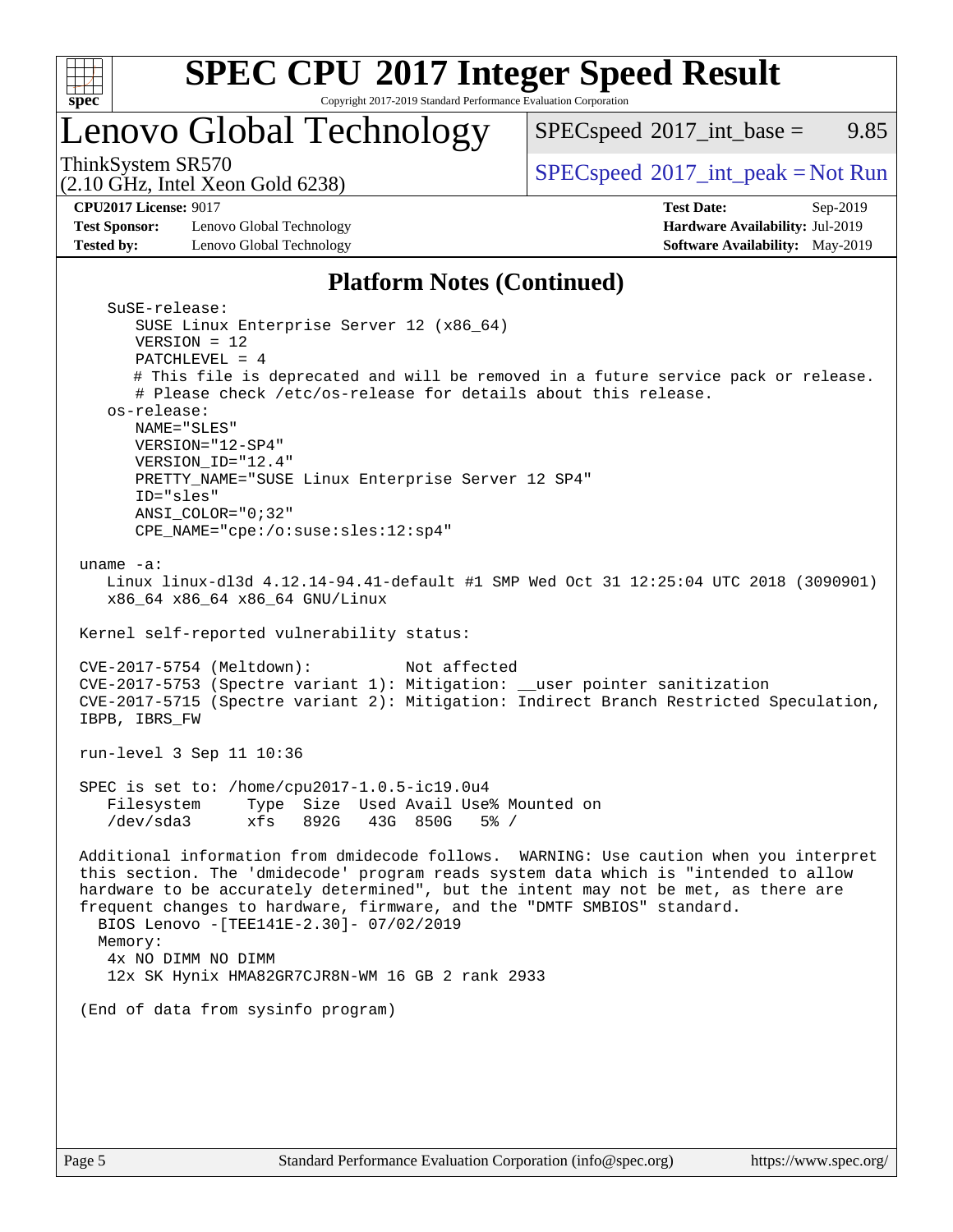

#### **[SPEC CPU](http://www.spec.org/auto/cpu2017/Docs/result-fields.html#SPECCPU2017IntegerSpeedResult)[2017 Integer Speed Result](http://www.spec.org/auto/cpu2017/Docs/result-fields.html#SPECCPU2017IntegerSpeedResult)** Copyright 2017-2019 Standard Performance Evaluation Corporation

### Lenovo Global Technology

 $SPECspeed^{\circ}2017\_int\_base =$  $SPECspeed^{\circ}2017\_int\_base =$  9.85

(2.10 GHz, Intel Xeon Gold 6238)

ThinkSystem SR570<br>  $\begin{array}{c}\n\text{SPEC speed} \text{?}2017\_int\_peak = Not Run \\
\text{CHz Total Case} \end{array}$ 

**[Test Sponsor:](http://www.spec.org/auto/cpu2017/Docs/result-fields.html#TestSponsor)** Lenovo Global Technology **[Hardware Availability:](http://www.spec.org/auto/cpu2017/Docs/result-fields.html#HardwareAvailability)** Jul-2019 **[Tested by:](http://www.spec.org/auto/cpu2017/Docs/result-fields.html#Testedby)** Lenovo Global Technology **[Software Availability:](http://www.spec.org/auto/cpu2017/Docs/result-fields.html#SoftwareAvailability)** May-2019

**[CPU2017 License:](http://www.spec.org/auto/cpu2017/Docs/result-fields.html#CPU2017License)** 9017 **[Test Date:](http://www.spec.org/auto/cpu2017/Docs/result-fields.html#TestDate)** Sep-2019

### **[Compiler Version Notes](http://www.spec.org/auto/cpu2017/Docs/result-fields.html#CompilerVersionNotes)**

| $600.$ perlbench $s(base)$ $602.$ qcc $s(base)$ $605.$ mcf $s(base)$<br>C<br>625.x264 s(base) 657.xz s(base)                                                                       |
|------------------------------------------------------------------------------------------------------------------------------------------------------------------------------------|
| Intel(R) C Intel(R) 64 Compiler for applications running on Intel(R) 64,<br>Version 19.0.4.227 Build 20190416<br>Copyright (C) 1985-2019 Intel Corporation. All rights reserved.   |
|                                                                                                                                                                                    |
| $620$ .omnetpp $s(base)$ 623.xalancbmk $s(base)$ 631.deepsjeng $s(base)$<br>$C++$<br>641.leela_s(base)                                                                             |
| Intel(R) C++ Intel(R) 64 Compiler for applications running on Intel(R) 64,<br>Version 19.0.4.227 Build 20190416<br>Copyright (C) 1985-2019 Intel Corporation. All rights reserved. |
|                                                                                                                                                                                    |
| Fortran   $648$ . exchange2 $s$ (base)                                                                                                                                             |
| Intel(R) Fortran Intel(R) 64 Compiler for applications running on Intel(R)<br>64, Version 19.0.4.227 Build 20190416                                                                |
| Copyright (C) 1985-2019 Intel Corporation. All rights reserved.                                                                                                                    |
|                                                                                                                                                                                    |

### **[Base Compiler Invocation](http://www.spec.org/auto/cpu2017/Docs/result-fields.html#BaseCompilerInvocation)**

[C benchmarks](http://www.spec.org/auto/cpu2017/Docs/result-fields.html#Cbenchmarks): [icc -m64 -std=c11](http://www.spec.org/cpu2017/results/res2019q4/cpu2017-20190916-18206.flags.html#user_CCbase_intel_icc_64bit_c11_33ee0cdaae7deeeab2a9725423ba97205ce30f63b9926c2519791662299b76a0318f32ddfffdc46587804de3178b4f9328c46fa7c2b0cd779d7a61945c91cd35)

[C++ benchmarks:](http://www.spec.org/auto/cpu2017/Docs/result-fields.html#CXXbenchmarks) [icpc -m64](http://www.spec.org/cpu2017/results/res2019q4/cpu2017-20190916-18206.flags.html#user_CXXbase_intel_icpc_64bit_4ecb2543ae3f1412ef961e0650ca070fec7b7afdcd6ed48761b84423119d1bf6bdf5cad15b44d48e7256388bc77273b966e5eb805aefd121eb22e9299b2ec9d9)

[Fortran benchmarks](http://www.spec.org/auto/cpu2017/Docs/result-fields.html#Fortranbenchmarks): [ifort -m64](http://www.spec.org/cpu2017/results/res2019q4/cpu2017-20190916-18206.flags.html#user_FCbase_intel_ifort_64bit_24f2bb282fbaeffd6157abe4f878425411749daecae9a33200eee2bee2fe76f3b89351d69a8130dd5949958ce389cf37ff59a95e7a40d588e8d3a57e0c3fd751)

### **[Base Portability Flags](http://www.spec.org/auto/cpu2017/Docs/result-fields.html#BasePortabilityFlags)**

 600.perlbench\_s: [-DSPEC\\_LP64](http://www.spec.org/cpu2017/results/res2019q4/cpu2017-20190916-18206.flags.html#b600.perlbench_s_basePORTABILITY_DSPEC_LP64) [-DSPEC\\_LINUX\\_X64](http://www.spec.org/cpu2017/results/res2019q4/cpu2017-20190916-18206.flags.html#b600.perlbench_s_baseCPORTABILITY_DSPEC_LINUX_X64) 602.gcc\_s: [-DSPEC\\_LP64](http://www.spec.org/cpu2017/results/res2019q4/cpu2017-20190916-18206.flags.html#suite_basePORTABILITY602_gcc_s_DSPEC_LP64) 605.mcf\_s: [-DSPEC\\_LP64](http://www.spec.org/cpu2017/results/res2019q4/cpu2017-20190916-18206.flags.html#suite_basePORTABILITY605_mcf_s_DSPEC_LP64) 620.omnetpp\_s: [-DSPEC\\_LP64](http://www.spec.org/cpu2017/results/res2019q4/cpu2017-20190916-18206.flags.html#suite_basePORTABILITY620_omnetpp_s_DSPEC_LP64)

**(Continued on next page)**

Page 6 Standard Performance Evaluation Corporation [\(info@spec.org\)](mailto:info@spec.org) <https://www.spec.org/>